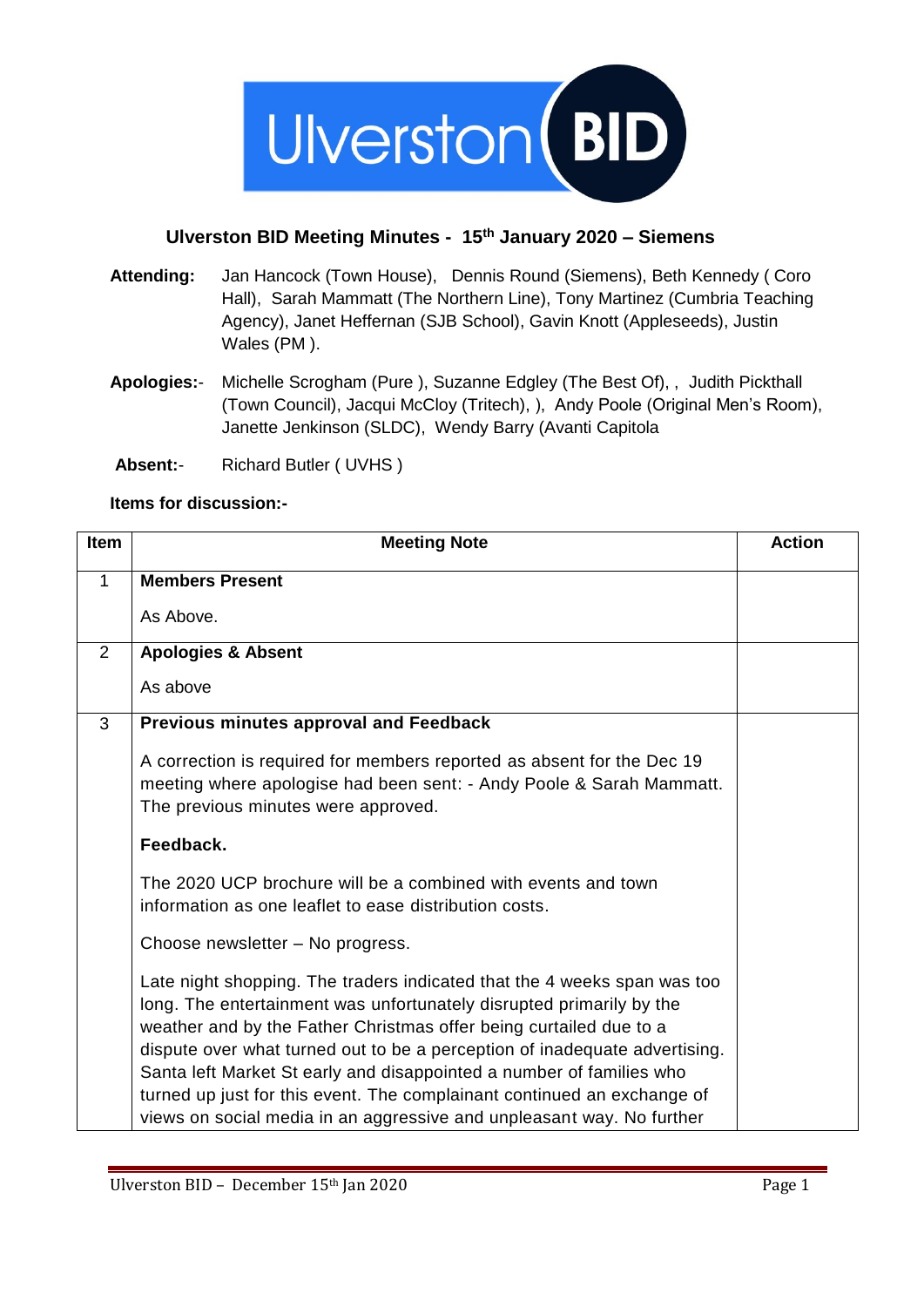|   | use of this service from this quarter will be undertaken.                                                                                                                                                                                                                                                                                                                                                                                     |              |
|---|-----------------------------------------------------------------------------------------------------------------------------------------------------------------------------------------------------------------------------------------------------------------------------------------------------------------------------------------------------------------------------------------------------------------------------------------------|--------------|
|   | Jan stressed that a provider of the job to replace Jacqui needs<br>progressing and any options needs to be considered. JF Hornby have<br>been approached for members of their staff to support the BID.                                                                                                                                                                                                                                       |              |
| 4 | <b>Correspondence from the Chair</b>                                                                                                                                                                                                                                                                                                                                                                                                          |              |
|   | a) Printfest have replied to our queries on their funding application<br>and these were accepted by the Board with an improved offer of<br>engagement for workshops and the town trail being replaced<br>with an extended Fringe activity.                                                                                                                                                                                                    | Jan Hancock  |
|   | b) Britain In Bloom. Ulverston has confirmed as being submitted<br>as a finalist in the Small Town and BID categories. A project<br>plan will be delivered next month. A seminar in Birmingham will<br>be attended by Justin. The train station will be more involved<br>this year. New signs with "Cumbria in Bloom" winner have been<br>commissioned.                                                                                       | Justin       |
|   | c) CCTV for town. The PCC have awarded Town Council up to £3k<br>per camera but unclear what this is to include. Details are due for<br>discussion at next TC meeting. Still in balance.                                                                                                                                                                                                                                                      |              |
|   | d) The revote video brief proposed by John has been submitted and<br>will be reviewed by subcommittee with costing.                                                                                                                                                                                                                                                                                                                           | Justin       |
|   | e) A request from Nortech Radio Communications received with a<br>proposal to use a radio system to help Ulverston shops and pubs<br>with inter-communications. Rejected in favour of current What's<br>App group. Jan to direct Nigel Metcalfe to Wendy if further<br>discussion required.                                                                                                                                                   | Jan Hancock. |
|   | f)<br>Borderlands Funding. Selected areas have been allocated grants<br>from the Scotland/England Borderland fund which incorporates the<br>Growth Deal Proposals as part of an overall national £350m<br>scheme. All funding will require application and a committee will be<br>set up which will include District & TC's with other interested<br>parties to follow up for application. BID will be involved. Jan to<br>circulate details. | Jan Hancock  |
| 5 | <b>Finance</b>                                                                                                                                                                                                                                                                                                                                                                                                                                |              |
|   | a. Jacqui away & no details finance report. Little movement since last<br>period.<br>b. The non-payers list is still being worked on with visits from designated<br>Board members                                                                                                                                                                                                                                                             |              |